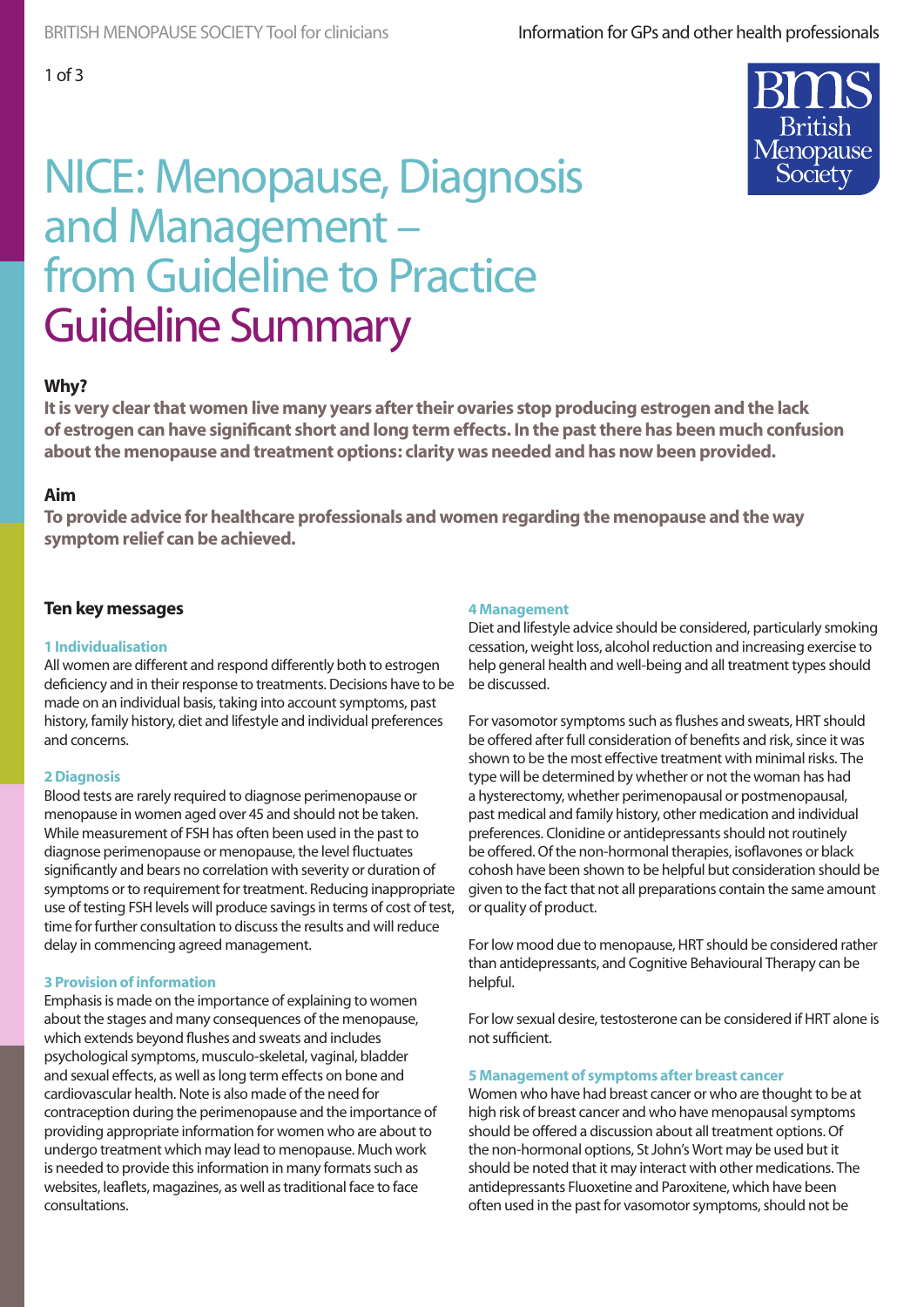used in women also taking Tamoxifen since interactions can occur, reducing the effectiveness of Tamoxifen. Women who are at risk of breast cancer should receive care from a healthcare professional with expertise in menopause care.

#### **6 Urogenital atrophy**

It is well recognised that estrogen deficiency can cause significant vaginal and bladder problems yet is hugely under-recognised and under-treated. It is recommended that vaginal estrogen should be offered and used long term with no concerns about risks, since absorption around the body is extremely low. For some women taking HRT, vaginal estrogen may be required in addition and can also be considered in women who may have medical problems for which there would be concern about using HRT. Vaginal lubricants and moisturisers can also be used along with vaginal estrogen.

#### **7 Review and referral**

Review should be arranged with a healthcare professional three months after commencing HRT and, once settled on treatment, annually thereafter. Referral to a healthcare professional with expertise in menopause should be considered for women who have a complex medical history when it is uncertain if HRT can be used, if persistent side effects on treatment occur or if there is poor symptom control.

# **8 Starting and stopping HRT**

HRT can be commenced for vasomotor symptoms or low mood or anxiety that is menopause related. Since we cannot predict how long symptoms will last, there should be no arbitrary limits for duration of use of HRT and previously held views that HRT should be stopped after 2 to 5 years or at the age of 60 are not backed up. When women do decide to have a trial cessation of HRT to see if it is still required for symptom control, either stopping suddenly or gradually makes no difference to whether or not symptoms will return.

# **9 Long term benefits and risks of HRT**

While for many women HRT used appropriately provides more benefits than risks, it is important to understand benefits and risks, which will vary from woman to woman, being strongly influenced by her baseline risk which is affected by diet, lifestyle, past medical and family history.

Blood clot (Venous thromboembolism--VTE)—small increased risk with tablet but not transdermal (patch or gel) HRT. Transdermal should be offered to women at high risk for VTE, including those with Body Mass Index over 30.

Cardiovascular disease--no increased risk when started under age of 60. Appears to be a small increased risk of stroke with tablet but not transdermal HRT but baseline risk in women under age of 60 is very small. Studies have shown that starting HRT before the age of 60, or within 10 years of the menopause may reduce the risk of heart disease, but evidence so far is not strong enough to confirm this.

**Diabetes**—HRT does not affect risk of developing diabetes and is unlikely to affect glucose control.

**Breast cancer**—HRT does not affect risk of dying from breast cancer. HRT with estrogen alone is associated with little or no increased risk of breast cancer. HRT with estrogen and progestogen can be associated with a small increased risk of breast cancer which is related to duration of treatment and risk reduces after stopping HRT. The view is that HRT may promote the growth of breast cancer cells in some women which are already present, rather than cause cancer to develop. It is unclear whether or not different types of progestogen are associated with different risks. It should also be noted that being overweight and alcohol consumption (more than 14 units per week) is associated with greater risks than HRT.

**Osteoporosis**—HRT reduces the risk of osteoporotic fracture, the benefit being maintained while HRT is taken.

**Dementia**—the likelihood of HRT either reducing or increasing risk of dementia is unknown.

**Sarcopenia**—muscle mass and strength decrease with age and can affect risk of falling and daily living. There is a possibility that HRT may have a beneficial effect in improving muscle strength and mass but this is not certain.

#### **10 Premature Ovarian Insufficiency**

Women experiencing menopause under the age of 40 with menopausal symptoms and absent or infrequent periods should have diagnosis confirmed by 2 blood tests for FSH level taken 4 to 6 weeks apart. Hormone replacement in the form of HRT or the combined contraceptive pill should be offered and recommended to be continued at least until the average age of the menopause (51 years), unless there is a contraindication to the use of hormone therapy. Use up to the average age of the menopause is required for bone and cardiovascular health as well as for symptom control. Both HRT and combined contraceptive pill provide bone benefit, but HRT may have a better effect on blood pressure. HRT should not be relied upon for contraception.